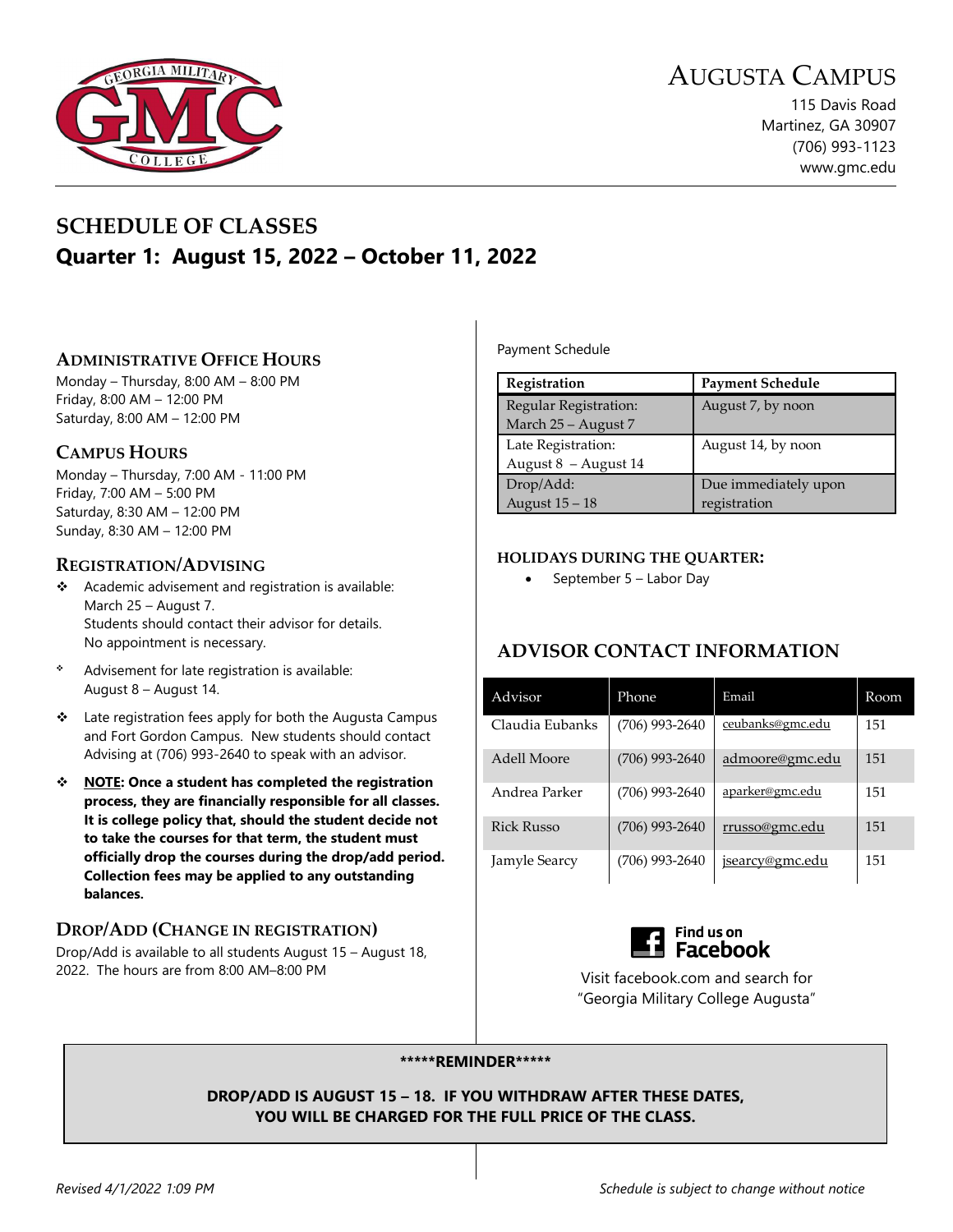

115 Davis Road Martinez, GA 30907 (706) 993-1123 www.gmc.edu



## **SCHEDULE OF CLASSES Quarter 1: August 15, 2022 – October 11, 2022**

#### **TUITION**

Tuition is \$147.50 per credit hour for In Seat and Remote courses. Tuition is \$168.50 per credit hour for Online courses. There is no extra charge for non-residents.

#### **FEES**

- $\div$  Application Fee \$35.00 (Non-Refundable)
- Temporary student ID fee \$5
- ❖ Replacement student ID fee \$25
- $\div$  Book Rental Fee \$15.00 per credit hour
- $\div$  The following courses have additional fees:
	- o CIS \$20.00
	- o Science \$45.00
	- o HPE \$40.00
	- o PED \$15.00
- $\div$  A \$25 fee is charged for returned checks
- $\div$  A \$25 late fee is charged for books not returned by the published deadline.
- $\div$  A \$100 replacement fee is charged for books damaged, lost, or not returned by the published deadline.

\*Any course changes after the regular registration period will result in a late registration or drop/add charge.

#### **FINANCIAL AID / BUSINESS OFFICE**

Financial Aid Office hours are: 8:00 AM to 5:00 PM Monday through Thursday, and Friday from 8:00 AM to 12:00 PM.

| Advisor        | Phone            | Email             | Room |
|----------------|------------------|-------------------|------|
| Cathy Johnson  | $(706)$ 955-2821 | cjohnson@gmc.edu  | 186  |
| Will McNeil    | $(706)$ 993-1119 | wmcneil@gmc.edu   | 188  |
| Lonzo Smith    | $(706)$ 993-2699 | lsmith@gmc.edu    | 187  |
| Lauren Tinsley | $(706)$ 993-1104 | ltinsley@gmc.edu  | 154  |
| Ben Wheatley   | $(706)$ 993-1096 | bwheatley@gmc.edu | 185  |

#### **MILITARY TUITION ASSISTANCE**

Students receiving military tuition assistance should contact Mrs. Marilyn Miller, Fort Gordon Coordinator, at (706) 664-2992.

#### **VA BENEFITS**

The Financial Aid office can assist with Veteran's benefits processing. Documentation must be presented from the VA Regional Office; otherwise the student is responsible for all tuition charges.

#### **PELL GRANT**

Any student entering college may apply for the Federal PELL Grant. Awards are based on a determination of need by the Federal Department of Education, taking into account the financial status of the student and parent. To apply for PELL, please complete a FAFSA application at StudentAid.gov. PELL Grant may be used in addition to other financial aid. All students should apply for the PELL Grant to assist with tuition and fees. Students are responsible for providing any documentation requested by the Financial Aid office.

#### **HOPE SCHOLARSHIP**

The HOPE Scholarship is available to all Georgia residents who meet the criteria set by the state. Please contact the Financial Aid office for specific rules and policies.

Second Chance HOPE is available to Georgia residents who meet qualifying criteria. Please contact the Financial Aid office for specific rules and policies.

#### **STUDENT LOANS**

Federal guaranteed student loans are available. See a GMC Financial Aid advisor for information and appropriate forms.

#### **STATUS LETTERS**

Status letters will be available in your Student Portal after the Drop/Add period ends.

#### **ADVISING CENTER**

Hours are 8:00 AM to 8:00 PM Monday through Thursday, Friday from 8:00 AM to 12 noon and Saturday from 8 AM to 12 noon. Students should complete advisement early and verify that all account holds have been removed before the start of registration.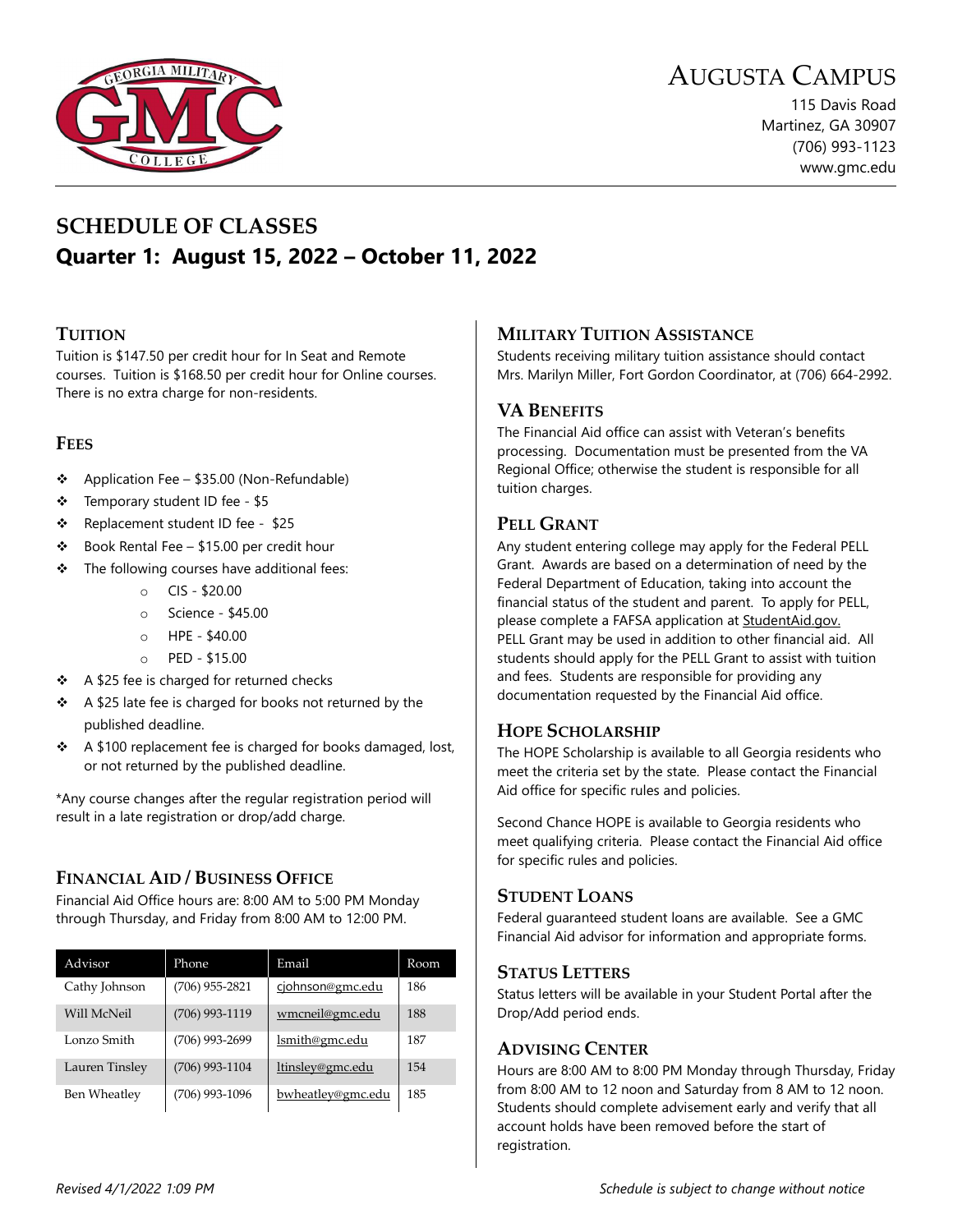

115 Davis Road Martinez, GA 30907 (706) 993-1123 www.gmc.edu

## **SCHEDULE OF CLASSES Quarter 1: August 15, 2022 – October 11, 2022**

#### **WITHDRAWAL / DROP POLICY**

Students are responsible for completion of all steps required to withdraw from a class. When students miss deadlines, policies apply that may penalize them. When students register for classes, they have entered into a contractual agreement and are obligated to pay Georgia Military College for any courses on that contract at the time of registration. After students have registered, they must complete a Change in Registration form to remove/change that contract. After the Drop/Add period ends, students may only withdraw from class and are financially responsible for that class. Collection fees may be applied to all outstanding balances.

#### **IN SEAT COURSES - BOOK PICK-UP / DROP-OFF**

Book pick-up for Quarter1 term will begin on August 8, 2022. Student must be present to pick up books. Students are required to show course schedule and student ID in the bookstore to obtain textbooks. Books cannot be marked with ink or highlighters. All books must be returned to the bookstore by 12 PM on October 12, 2022. Any book not returned by the due date will be subject to a \$25 fee per book. Damaged, lost or unreturned books will be subject to a \$100 fee per book.

#### **REMOTE COURSES – BOOKS ARE EMBEDDED**

Remote courses have their required textbooks and materials embedded. They will be available to the students automatically once the course is open for the term. A \$15 book / material fee per credit hour is assessed.

#### **ONLINE COURSES – BOOKS ARE EMBEDDED**

Any course taken online will have the required textbooks and materials embedded. Course materials will be available to the students automatically once the course is open for the term. A \$15 book / material fee per credit hour is assessed.

#### **BOOKSTORE VOUCHERS**

Bookstore vouchers for both in-seat and online classes will be available around August 8 and must be used by August 18, 2022. Students should check their portal and show their statement for utilization.

#### **IMPORTANT INFORMATION ABOUT ATTENDANCE**

Students are responsible for knowing and abiding by the attendance policy for each class in which they are enrolled. Failure to attend class may result in an instructor-initiated withdrawal and the grade of IU.

#### **LIBRARY**

The library is a Wi-Fi enabled area in the main building that provides students a quiet place to do homework, study, print assignments via *Bulldog Printing* as well as to sign up for and receive tutoring in all academic disciplines. Please utilize tutoring resources as they are available for students at no additional cost.

#### **IDENTIFICATION BADGES**

Please be reminded that ID badges must be visible at ALL times while the student is on the GMC-Augusta campus. Student IDs are required to attend classes as well as receive service in all departments.

#### **VEHICLE PASSES**

GMC students registered for classes at Fort Gordon may obtain an entry pass by completing the proper forms available in the Advising Center. A valid driver's license, tag receipt, and proof of insurance must be presented at the Main Gate. Access to the base is at the discretion of Fort Gordon. Students with questions should contact Mrs. Marilyn Miller at (706) 664-2992.

#### **PARKING PERMITS**

Students are required to have a Georgia Military College Parking Permit displayed in their vehicle at all times. If you do not have one, they may be obtained at the front desk. Student parking is located in between the main building, Brenau building and the Science and Technology building. There is extra parking on the side of Brenau and an over-flow parking lot located across the street. Students should not park in the faculty/staff parking lot in the front of the building, nor are they allowed to park in a visitor's space.

#### **GRADUATION**

Students may complete degree requirements during any term of the academic year. Students finishing degree requirements during Quarter 1 must complete a graduation application package during Quarter 4. See the Registrar in room 182 for details.

Regardless of the term in which the degree is completed, all students are eligible and encouraged to participate in the official graduation ceremony which takes place in the Spring of each year. The 2022 graduation will be held in May. There is no application fee for graduation.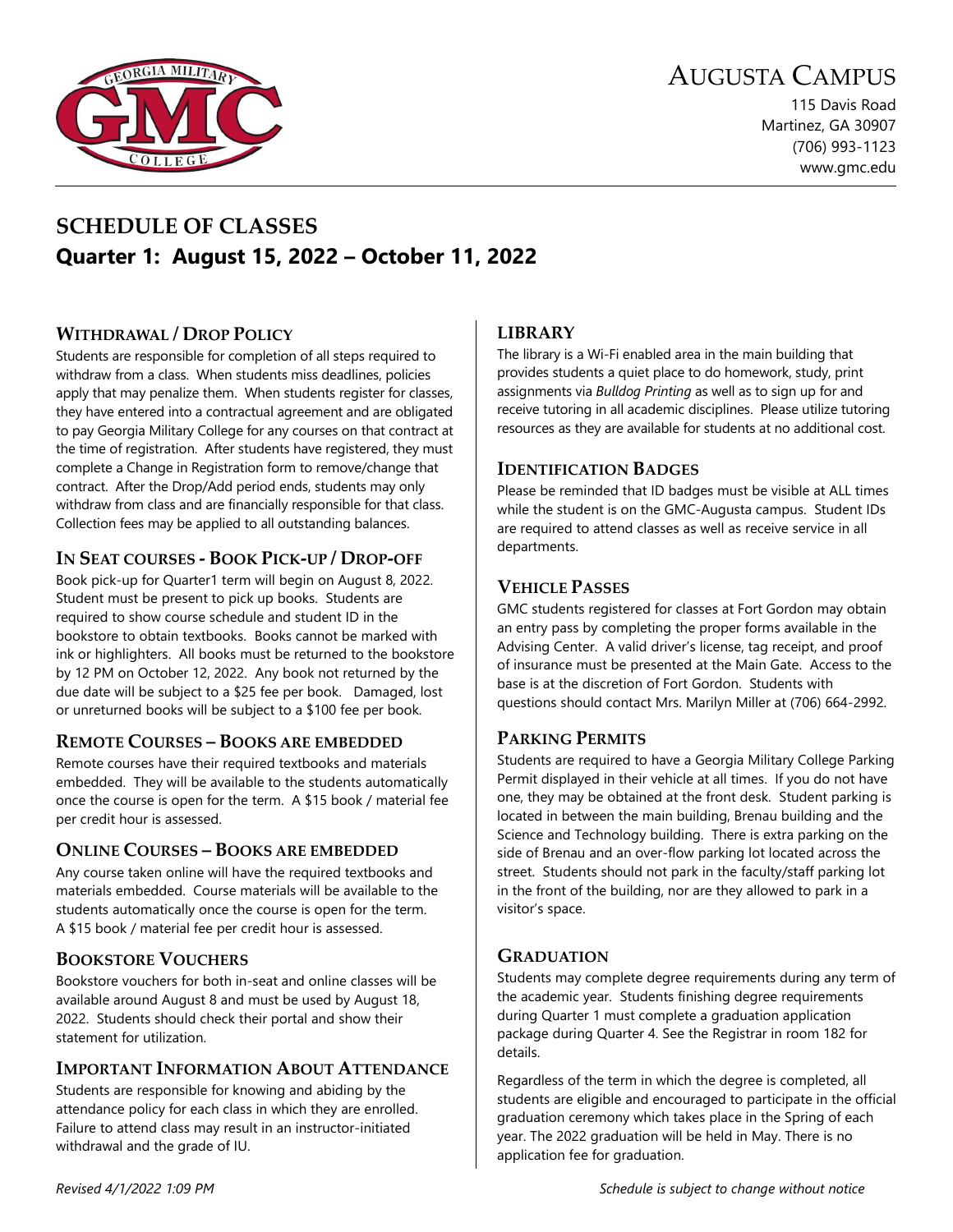

### $\overline{\phantom{a}}$  ${\rm FLEXIBILITY}$  OF COURSE  $||$ Martinez, Georgia 30907  $\,$  FORMATS OFFERED AT GMC  $\,$   $\,$

# **IN-SEAT**

Traditional course that meets exclusively in person with a professor at a physical campus for a traditional experience with full local campus support.

# **HYBRID**

Course contains a combination of in-seat learning at a scheduled time as well as online learning components to compensate for reduced in-seat hours.

# **REMOTE LEARNING**

Course is a live interactive class at scheduled times in a classroom with a professor. Students can participate in the course via streaming services from their personal computer at home, in person from the broadcasting campus, or from a classroom or lab at any GMC location.

# **ONLINE**

Course allows for a fully online and more flexible learning experience via their personal computer from the students' location of choice. These courses involve a professor, virtual learning materials, and group work.

Discuss these course options with your academic advisor today!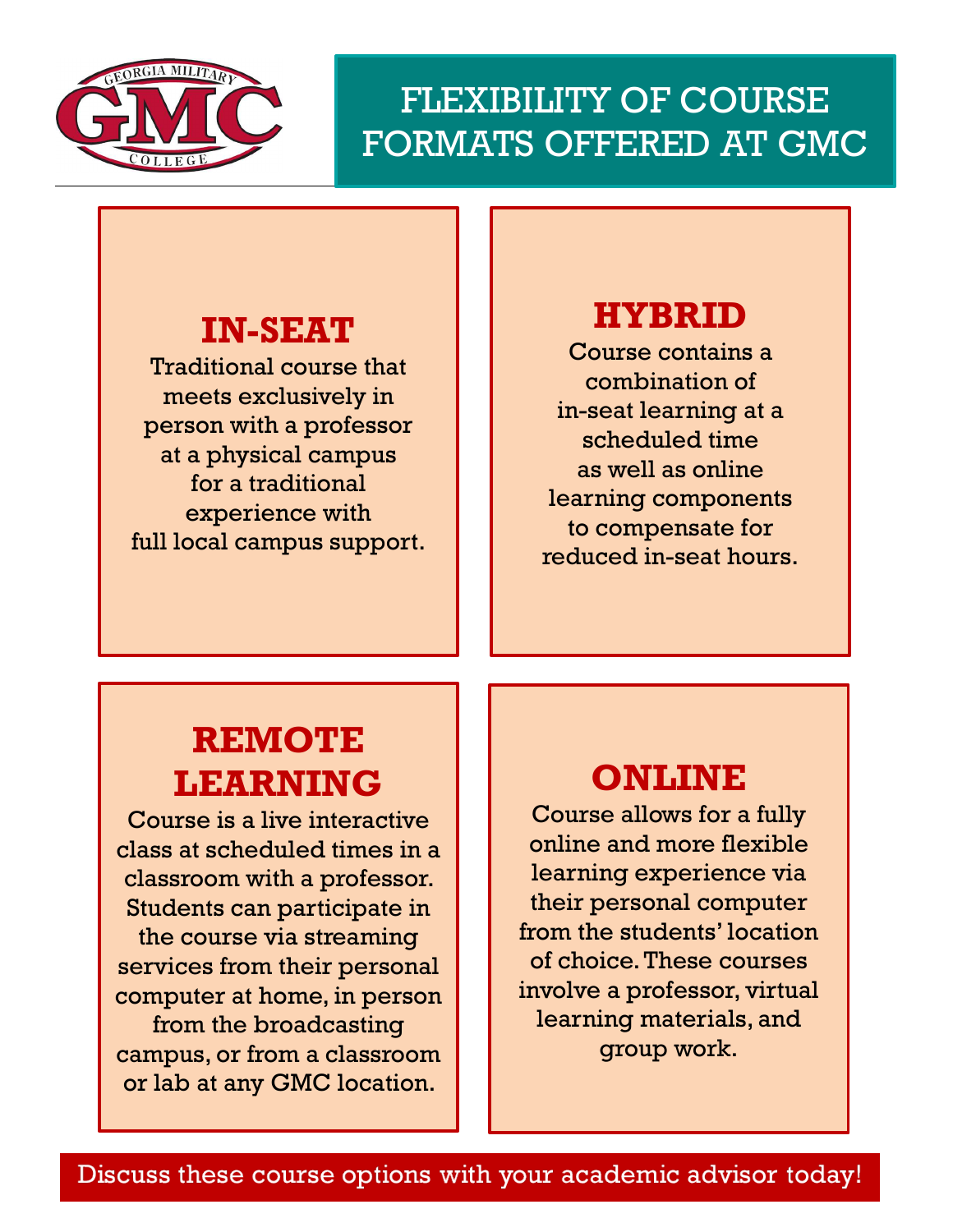

115 Davis Road Martinez, Georgia 30907 Telephone (706) 993-1123 www.gmc.edu

# **REVERSE TRANSFER INITIATIVE**

#### **WHAT IS REVERSE TRANSFER?**

Students who have earned at least 23 credit hours with GMC and have transferred to a four-year institution without an Associate Degree may "reverse transfer" earned credits at their four-year institution to complete an Associate Degree with GMC. This process makes it possible for students to earn their Associate Degree while continuing to work on their Bachelor's Degree.

|                                                                                                                                                                                | To sum it up, please review the following example:                                                     |
|--------------------------------------------------------------------------------------------------------------------------------------------------------------------------------|--------------------------------------------------------------------------------------------------------|
| 1. Annie earned at least 23 quarter hours at GMC.                                                                                                                              | 2. Annie began attending UGA and took some<br>classes that could have finished her degree with<br>GMC. |
| 3. Annie found out that she can get her Associate<br>Degree by completing GMC's Reverse Transfer<br>application and submitting her UGA transcripts to<br>the Registrar at GMC. | 4. Annie completed GMC's Reverse Transfer<br>application.                                              |
| 5. Annie was sent reminders throughout the year to<br>send her UGA transcript to GMC.                                                                                          | 6. After sending her transcripts to GMC, Annie earned<br>her Associate Degree.                         |

#### **WHY IS AN ASSOCIATE DEGREE IMPORTANT?**

An Associate Degree is an important *marketable* achievement that is valued by employers, transfer institutions, and professional institutions.

The Associate Degree can make a difference in your long term success:

- It can provide job opportunities while completing your Bachelor's Degree.
- It indicates motivation towards completing goals.
- It helps students stay motivated while working on their Bachelor's Degree.

#### **WHAT'S THE CATCH?**

There's not always a catch.

#### **IF THIS IS SO GREAT, THEN WHY DOESN'T EVERYONE DO IT?**

Great question! The reverse transfer process isn't that new. The problem is that people didn't know about it – until now. In the last few years, Congress enacted legislation awarding competitive grants to states who made and expanded reverse transfer programs.

To learn more about the Legislation and Transcript Requests, please visit https://www.congress.gov/bill/113th-congress/senate-bill/2506 and https://reversetransfer.org.

#### **WHY IS THIS PROCESS SOMETHING I SHOULD BE INTERESTED IN?**

- Most colleges look at students having Associate Degrees as favorable.
- You earn something that cannot be taken away from you.
- If you later decide to transfer to a different four-year college, it will be easier to do so with an Associate Degree.

#### **SIGN ME UP! HOW DO I DO IT?**

Ask for the Reverse Transfer application. We'll contact you periodically to send in your transcripts.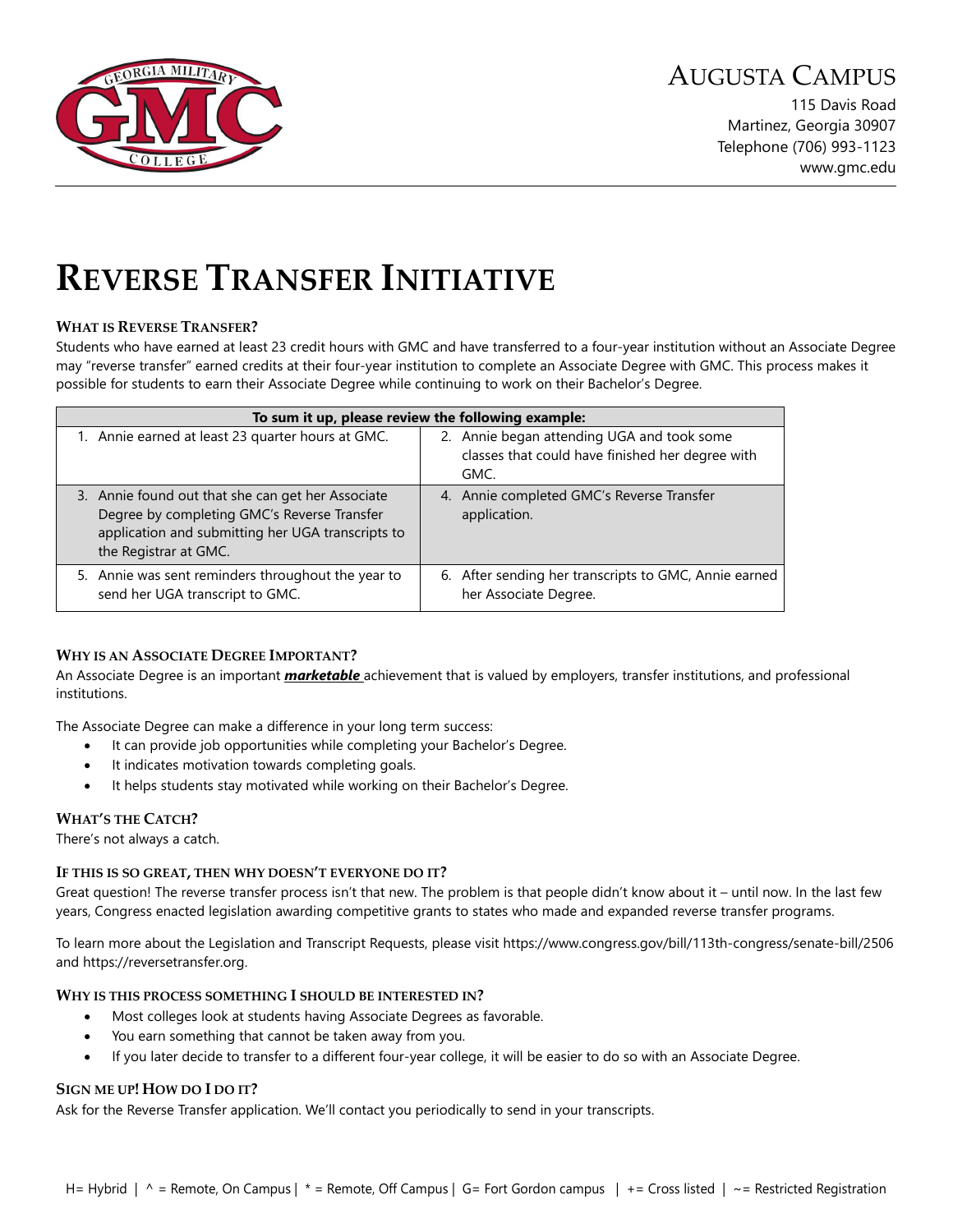

115 Davis Road Martinez, Georgia 30907 Telephone (706) 993-1123 www.gmc.edu

## **In-Seat Course Schedule Quarter 1: August 15, 2022 – October 11, 2022**

| <b>Course Section</b> | <b>Title</b>                            | <b>Days</b>   | <b>Start Time</b> | <b>End Time</b> | <b>Credits</b> |
|-----------------------|-----------------------------------------|---------------|-------------------|-----------------|----------------|
| ACC-201-0040H^        | Principles of Accounting I              | <b>TWTH</b>   | 10:40 AM          | 11:45 AM        | 5              |
| BIO-105-00402^        | <b>Environmental Studies</b>            | <b>MTWTHF</b> | 8:00 AM           | 9:05 AM         | 5              |
| BIO-111-0040H^        | Introduction to Pharmacology            | S             | 9:00 AM           | 12:00 PM        | 5              |
| BIO-123-40304         | General Biology I                       | <b>MTWTHF</b> | 10:30 AM          | 12:05 PM        | 6              |
| BIO-123-40306         | General Biology I                       | <b>MTWTH</b>  | 12:15 PM          | 2:15 PM         | 6              |
| BIO-123-40315         | General Biology I                       | <b>MW</b>     | 5:20 PM           | 9:20 PM         | 6              |
| BIO-124-40115         | <b>General Biology II</b>               | TTH           | 5:20 PM           | 9:20 PM         | 6              |
| BIO-207-4010H         | Human Anatomy and Physiology I          | SSU           | $9:00$ AM         | 12:00 PM        | 6              |
| BIO-208-40104         | Human Anatomy and Physiology II         | <b>MTWTHF</b> | 10:30 AM          | 12:05 PM        | 6              |
| BIO-211-40106         | Principles of Biology I                 | <b>MTWTH</b>  | 12:15 PM          | 2:15 PM         | 6              |
| BIO-299-40104         | Microbiology                            | <b>MTWTHF</b> | 10:30 AM          | 12:05 PM        | 6              |
| BSM-310-0041H^        | Managerial Accounting                   | <b>TTH</b>    | 5:20 PM           | 7:00 PM         | 5              |
| BSM-315-00415^        | <b>Advanced Business Communications</b> | <b>TTH</b>    | 5:20 PM           | 8:00 PM         | 5              |
| BSM-320-00418^        | Organizational Behavior                 | <b>TTH</b>    | 8:05 PM           | 10:45 PM        | 5              |
| BSM-330-00415^        | Human Resources Management              | <b>TTH</b>    | 5:20 PM           | 8:00 PM         | 5              |
| BSM-440-00415^        | <b>International Business</b>           | <b>MW</b>     | 5:20 PM           | 8:00 PM         | 5              |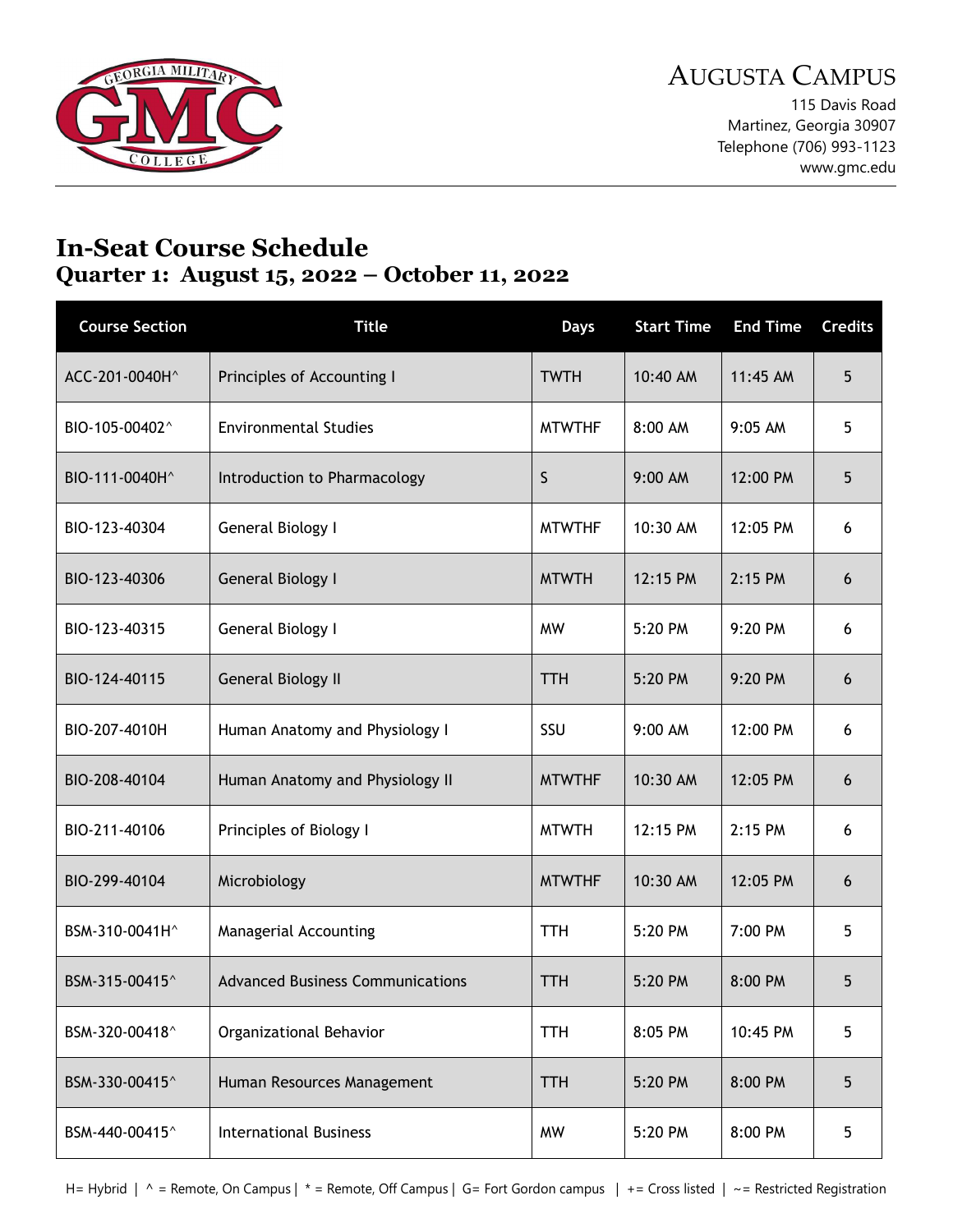| <b>Course Section</b> | <b>Title</b>                                                          | <b>Days</b>   | <b>Start Time</b> | <b>End Time</b> | <b>Credits</b> |
|-----------------------|-----------------------------------------------------------------------|---------------|-------------------|-----------------|----------------|
| BUS-206A-0040H^       | Legal Environment of Business                                         | <b>MWF</b>    | 8:00 AM           | 9:05 AM         | 5              |
| CHE-105-40104         | Descriptive Chemistry I                                               | <b>MTWTHF</b> | 10:30 AM          | 12:05 PM        | 6              |
| CHE-121-40106         | Principles of Chemistry I                                             | <b>MTWTH</b>  | 12:15 PM          | $2:15$ PM       | 6              |
| CIS-110-40103         | Intro to Computer Concepts & Application                              | <b>MTWTHF</b> | 9:15 AM           | 10:20 AM        | 5              |
| CIS-120-40115         | Introduction to Computer Science                                      | <b>TTH</b>    | 5:20 PM           | 8:00 PM         | 5              |
| CIS-210-00405^        | Principles of Computer Programming I                                  | <b>MTWTHF</b> | 11:50 AM          | 12:55 PM        | 5              |
| CIS-220-00407^        | Data Systems Analysis & Design                                        | <b>MTWTHF</b> | 1:00 PM           | 2:05 PM         | 5              |
| COM-201-40205         | <b>Public Speaking</b>                                                | <b>TTH</b>    | 11:00 AM          | 1:40 PM         | 5              |
| COM-201-40218         | <b>Public Speaking</b>                                                | <b>TTH</b>    | 8:05 PM           | 10:45 PM        | 5              |
| CRJ-100-00405^        | Introduction to Criminal Justice                                      | <b>MTWTHF</b> | 11:50 AM          | 12:55 PM        | 5              |
| CRJ-200-00403^        | Introduction to Criminology                                           | <b>MTWTHF</b> | 9:15 AM           | 10:20 AM        | 5              |
| EDN-226-40115         | <b>Investigating Critical and Contemporary</b><br>Issues in Education | <b>MW</b>     | 5:20 PM           | 8:00 PM         | 5              |
| EDN-236-40105         | Teaching and Learning                                                 | <b>MTWTHF</b> | 11:45 AM          | 12:50 PM        | 5              |
| ENG-097-00404+^       | Learning Support Services English I                                   | <b>MTWTHF</b> | 10:40 AM          | 11:40 AM        | 5              |
| ENG-099-00404+^       | Learning Support Services English II                                  | <b>MTWTHF</b> | 10:40 AM          | 11:40 AM        | 5              |
| ENG-101-40503         | Composition I                                                         | <b>MTWTHF</b> | 9:15 AM           | 10:20 AM        | 5              |
| ENG-101-40504         | Composition I                                                         | <b>MTWTHF</b> | 10:30 AM          | 11:35 AM        | 5              |
| ENG-101-4050H         | Composition I                                                         | <b>MTWTH</b>  | 8:15 AM           | $9:05$ AM       | 5              |
| ENG-101-405H5         | Composition I                                                         | <b>TWTH</b>   | 11:45 AM          | 12:50 PM        | 5              |
| ENG-101-40777~        | Composition I                                                         | <b>TWTH</b>   | 11:25 AM          | 1:25 PM         | 5              |
| ENG-101-407HG         | Composition I                                                         | W             | 5:20 PM           | 8:00 PM         | 5              |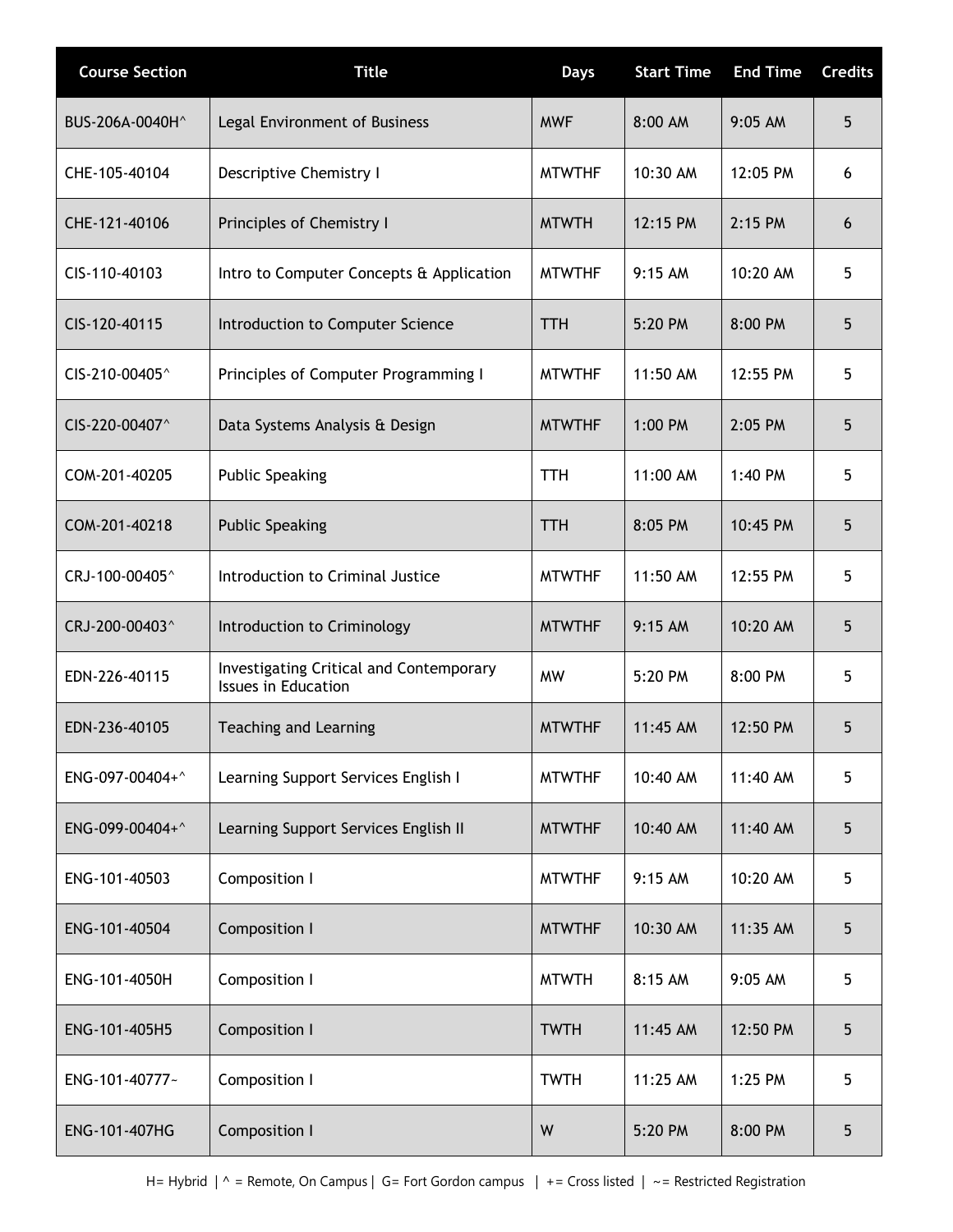| <b>Course Section</b> | <b>Title</b>                           | <b>Days</b>   | <b>Start Time</b> | <b>End Time</b> | <b>Credits</b> |
|-----------------------|----------------------------------------|---------------|-------------------|-----------------|----------------|
| ENG-101-4099H~        | Composition I                          | <b>MTWTHF</b> | 8:00 AM           | 9:05 AM         | 5              |
| ENG-102-40503         | Composition II                         | <b>MTWTHF</b> | 9:15 AM           | 10:20 AM        | 5              |
| ENG-102-40504         | Composition II                         | <b>MTWTHF</b> | 10:30 AM          | 11:35 AM        | 5              |
| ENG-102-40505         | Composition II                         | <b>MTWTHF</b> | 11:45 AM          | 12:50 PM        | 5              |
| ENG-102-4051H         | Composition II                         | Τ             | 5:20 PM           | 8:00 PM         | 5              |
| ENG-102-405H2         | Composition II                         | <b>MTWTH</b>  | 8:15 AM           | 9:05 AM         | 5              |
| ENG-202-4041H         | World Literature II                    | M             | 5:20 PM           | 8:00 PM         | 5              |
| ENG-210-0040H^        | <b>Creative Writing</b>                | <b>TWTH</b>   | 1:00 PM           | 2:05 PM         | 5              |
| FRE-101-40115         | <b>Elementary French</b>               | <b>TTH</b>    | 5:20 PM           | 8:00 PM         | 5              |
| HIS-113-00402^        | <b>World Civilization II</b>           | <b>MTWTHF</b> | 8:00 AM           | 9:05 AM         | 5              |
| HIS-121-40103         | American History I                     | <b>MTWTHF</b> | 9:15 AM           | 10:20 AM        | 5              |
| HIS-122-40204         | American History II                    | <b>MTWTHF</b> | 10:30 AM          | 11:35 AM        | 5              |
| HIS-122-4021H         | American History II                    | W             | 5:20 PM           | 8:00 PM         | 5              |
| HIS-220-40115+        | <b>World Religions</b>                 | <b>TTH</b>    | 5:20 PM           | 8:00 PM         | 5              |
| HSE-300-00404^        | <b>Emergency Management Response</b>   | <b>MTWTHF</b> | 10:40 AM          | 11:45 AM        | 5              |
| HSE-460-00415^        | Politics of Europe & Homeland Security | <b>MW</b>     | 5:20 PM           | 8:00 PM         | 5              |
| MAT-094-00403^        | College Prep Algebra I                 | <b>MTWTHF</b> | 9:15 AM           | 10:20 AM        | 5              |
| MAT-094-407HG         | College Prep Algebra I                 | Τ             | 5:20 PM           | 8:00 PM         | 5              |
| MAT-095-40104         | College Prep Algebra II                | <b>MTWTHF</b> | 10:30 AM          | 11:35 AM        | 5              |
| MAT-109-4015H         | College Algebra                        | TTH           | 5:20 PM           | 7:00 PM         | 5              |
| MAT-109-4022H~        | College Algebra                        | <b>MTWTHF</b> | 7:30 AM           | 8:20 AM         | 5              |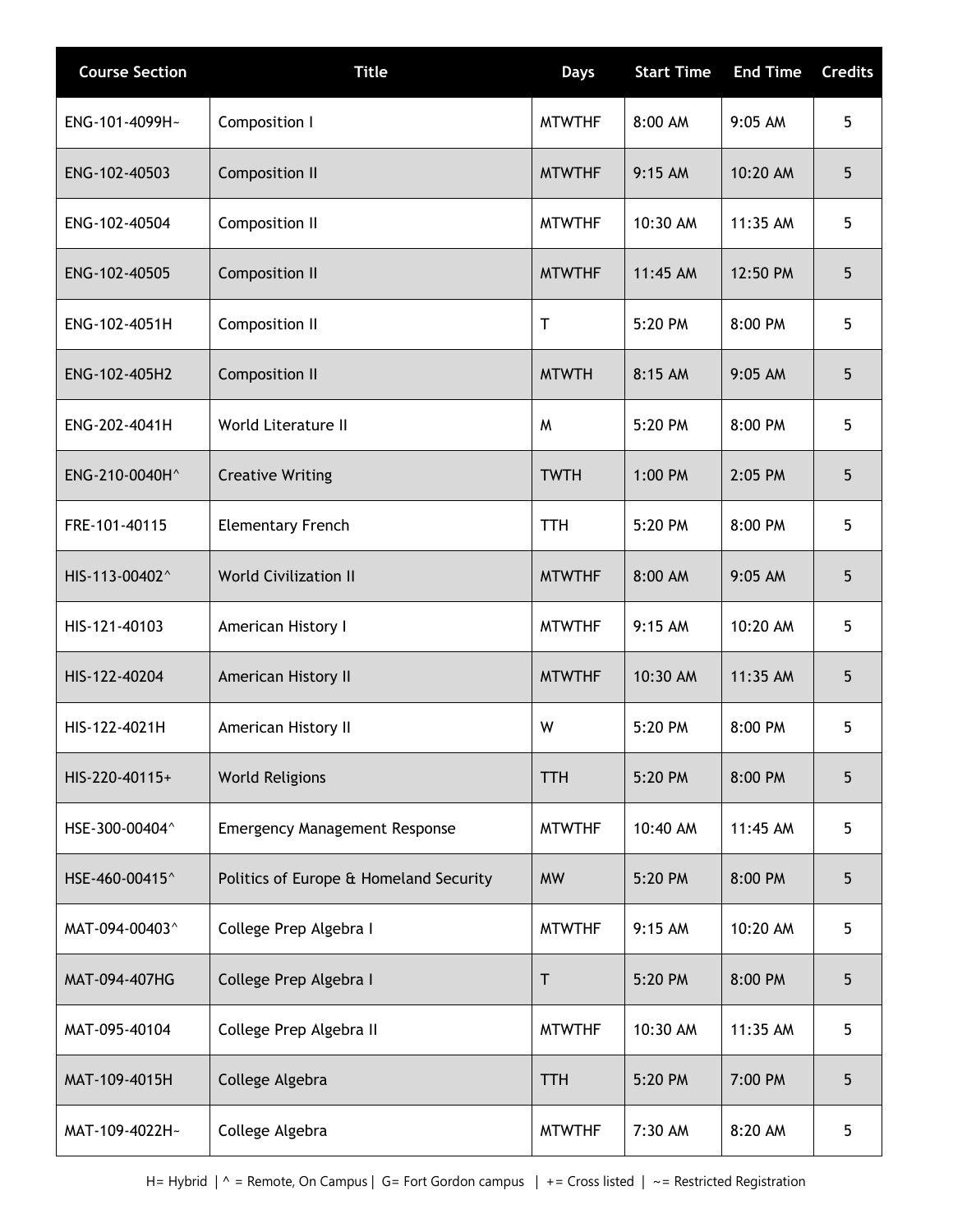| <b>Course Section</b> | <b>Title</b>                              | <b>Days</b>   | <b>Start Time</b> | <b>End Time</b> | <b>Credits</b> |
|-----------------------|-------------------------------------------|---------------|-------------------|-----------------|----------------|
| MAT-109-40602         | College Algebra                           | <b>MTWTHF</b> | 9:15 AM           | 10:20 AM        | 5              |
| MAT-109-4060H         | College Algebra                           | <b>MTWTH</b>  | 8:15 AM           | 9:05 AM         | 5              |
| MAT-109-406H5         | College Algebra                           | <b>MTWTH</b>  | 11:45 AM          | 12:35 PM        | 5              |
| MAT-109-407HG         | College Algebra                           | W             | 5:20 PM           | 8:00 PM         | 5              |
| MAT-112-40204         | Precalculus                               | <b>MTWTHF</b> | 10:30 AM          | 11:35 AM        | 5              |
| MAT-112-4022H~        | Precalculus                               | <b>MTWTHF</b> | 8:30 AM           | 9:20 AM         | 5              |
| MAT-200-4018H         | <b>Applied Statistics</b>                 | <b>TTH</b>    | 8:05 PM           | 9:45 PM         | 5              |
| MAT-200-40203         | <b>Applied Statistics</b>                 | <b>MTWTHF</b> | $9:15$ AM         | 10:20 AM        | 5              |
| MUS-194-00403^        | Music Appreciation                        | <b>MTWTHF</b> | 9:15 AM           | 10:20 AM        | 5              |
| NTR-110-40115         | Nutrition                                 | TTH           | 5:20 PM           | 8:00 PM         | 5              |
| PBH-305-00415^        | Research Methods in Health Sciences       | <b>MW</b>     | 5:20 PM           | 8:00 PM         | 5              |
| PED-103-40104         | Beginning Badminton                       | TTH           | 9:15 AM           | 10:20 AM        | $\mathbf{2}$   |
| PED-125-40107         | Beginning Walking                         | <b>TTH</b>    | 10:30 AM          | 11:45 AM        | $\overline{2}$ |
| PER-101-00418^        | <b>College Success</b>                    | <b>MW</b>     | 8:05 PM           | 9:40 PM         | $\mathbf{3}$   |
| PER-101-40602         | <b>College Success</b>                    | <b>TWTH</b>   | 8:00 AM           | 9:05 AM         | 3              |
| PER-101-40603         | <b>College Success</b>                    | <b>TWTH</b>   | 9:15 AM           | 10:20 AM        | 3              |
| PER-101-40604         | <b>College Success</b>                    | <b>TWTH</b>   | 10:30 AM          | 11:35 AM        | $\mathbf{3}$   |
| PER-101-40605         | <b>College Success</b>                    | <b>TWTH</b>   | 11:45 AM          | 12:50 PM        | $\mathbf{3}$   |
| PER-101-40606         | <b>College Success</b>                    | S             | 9:00 AM           | 12:10 PM        | $\mathbf{3}$   |
| PER-201-40304         | Critical Thinking & Character Development | S             | 9:00 AM           | 12:10 PM        | 3              |
| PER-201-40305         | Critical Thinking & Character Development | <b>TWTH</b>   | 11:45 AM          | 12:50 PM        | 3              |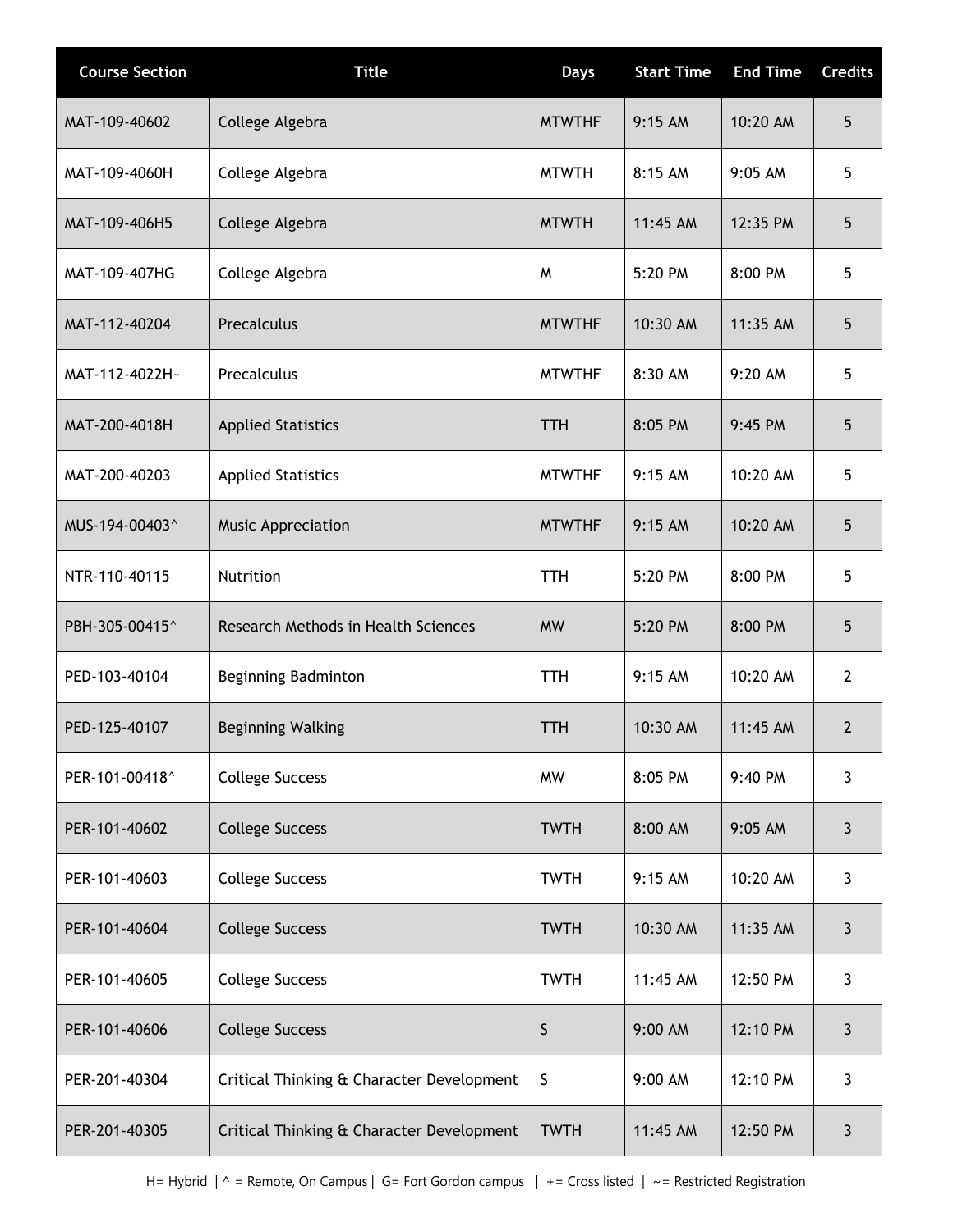| <b>Course Section</b> | <b>Title</b>                              | <b>Days</b>   | <b>Start Time</b> | <b>End Time</b> | <b>Credits</b> |
|-----------------------|-------------------------------------------|---------------|-------------------|-----------------|----------------|
| PER-201-4031H         | Critical Thinking & Character Development | M             | 5:20 PM           | 7:00 PM         | 3              |
| PLS-101-40304         | Introduction to American Government       | <b>MTWTHF</b> | 10:30 AM          | 11:35 AM        | 5              |
| PLS-101-4030H         | Introduction to American Government       | <b>MTWTH</b>  | 8:15 AM           | 9:05 AM         | 5              |
| PLS-101-4031H         | Introduction to American Government       | Τ             | 5:20 PM           | 8:00 PM         | 5              |
| PLS-200-00405^        | Introduction to International Politics    | <b>MTWTHF</b> | 11:50 AM          | 12:55 PM        | 5              |
| PSY-200-4020H         | Introduction to Psychology                | <b>MTWTH</b>  | 8:15 AM           | 9:05 AM         | 5              |
| PSY-200-4021H         | Introduction to Psychology                | TН            | 5:20 PM           | 8:00 PM         | 5              |
| PSY-200-4077H~        | Introduction to Psychology                | <b>TWTH</b>   | 1:45 PM           | $2:45$ PM       | 5              |
| PSY-203-40103         | Human Growth and Development              | <b>MTWTHF</b> | 9:15 AM           | 10:20 AM        | 5              |
| PSY-205-0040H^        | Psychology of Adjustment                  | <b>TWTH</b>   | 1:00 PM           | 2:05 PM         | 5              |
| PSY-210-40104         | Abnormal Psychology                       | <b>MTWTHF</b> | 10:30 AM          | 11:35 AM        | 5              |
| RDG-099-40115         | Learning Support Services Reading II      | <b>MW</b>     | 5:20 PM           | 8:00 PM         | 5              |
| REL-210-40103         | <b>Old Testament</b>                      | <b>MTWTHF</b> | 9:15 AM           | 10:20 AM        | 5              |
| REL-220-40115+        | <b>World Religions</b>                    | <b>TTH</b>    | 5:20 PM           | 8:00 PM         | 5              |
| SOC-200-40103         | Introduction to Sociology                 | <b>MTWTHF</b> | 9:15 AM           | 10:20 AM        | 5              |
| SOC-207-40104         | The Family                                | <b>MTWTHF</b> | 10:30 AM          | 11:35 AM        | 5              |
| WEL-154-00402^        | Wellness                                  | TTH           | 8:00 AM           | 9:05 AM         | $\mathbf{2}$   |

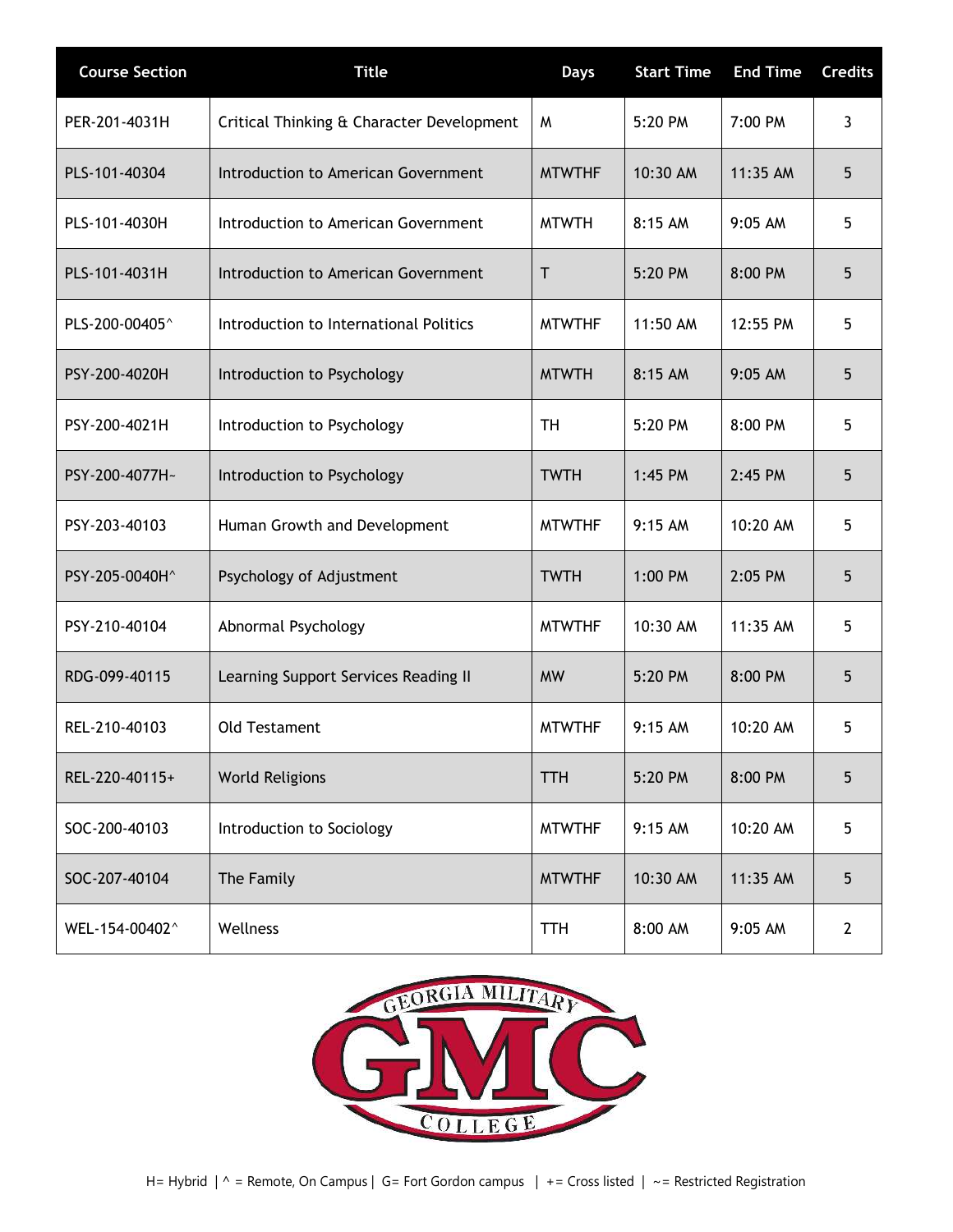

115 Davis Road Martinez, Georgia 30907 Telephone (706) 993-1123 www.gmc.edu

# **ACADEMIC SUCCESS COACHES – ROOM 153**

#### AUGSuccessCoach@gmc.edu • Vicci White - vdwhite@gmc.edu

Academic Success Coaching is a free service offered by GMC to help students develop strategies to successfully navigate college and achieve their educational, personal, and professional goals. Our coaches understand the unique stressors of being a college student and will enhance the student learning experience through guidance, resources, and support. The Academic Success Coaches can help you by:

- Introducing you to college life
- Providing you with prompt and individualized attention
- Supporting your academic, professional, and personal goals
- Assisting in the development of clear and concrete goals
- Connecting you to resources
- Holding mock job interviews
- Preparing cover letters and resumes
- Offering task prioritization and time organization tools
- Providing learning and study strategies

Coaching is free. Appointments are not necessary but are encouraged to ensure you are able to meet on your schedule.